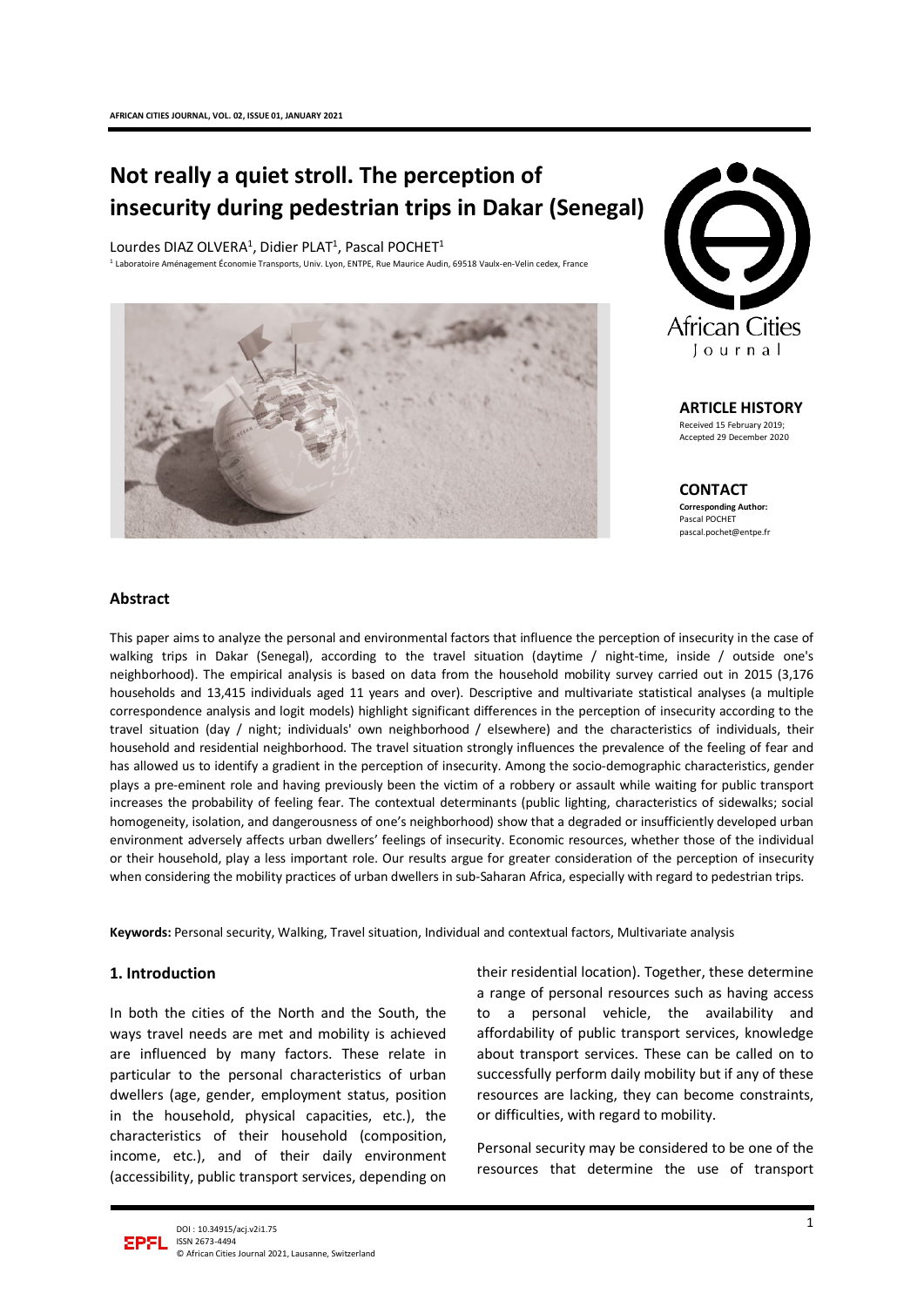modes. Admittedly, highlighting the fear of being assaulted may in some cases be a way of justifying mobility practices that are influenced by other determinants (Mattioli, 2014; Pearlstein and Wachs, 1982). While such biases exist, many studies focusing mainly on cities of the North show that the perception of security is an essential aspect of travel. A negative perception of travel risks, and more generally risks in public spaces, can lead individuals to think about not doing some activities, or not helping dependents such as children and young people to do them (Gülgönen and Corona, 2015; INEGI, 2018; Monqid, 2014; Porter et al., 2010; Ureta, 2008). A feeling of insecurity limits the use of transport modes and access to urban services, which in turn can restrict the positive impact of transport provision on social exclusion (Newton, 2004).

The issue of personal security also plays a role in the context of walking trips. Ureta (2008) observed that in Santiago de Chili, perceived insecurity limited the amount of walking. Based in particular on findings from Loukaitou-Sideris (2006) and McDonald (2008), Zhang (2016) argued that a decrease in crime rate increases potential use of non-motorized modes, such as walking. The feeling of insecurity during pedestrian trips is also increased by a lack of lighting and infrastructure for pedestrians (Anand and Tiwari, 2006; Kruger and Landman, 2008). Similarly, Piatkowski et al. (2019) showed that in four North-American cities, areas that are free from crime and the presence of more street lights are factors that enable walking.

The literature on walking as a means of transport has become more abundant in recent years, especially in the countries of the North. This is mainly due to public health recommendations to do physical exercise and replace the use of motorized modes by walking. However, the effects of insecurity during pedestrian travel have not been sufficiently studied, either in the case of end-to-end walking trips or walking as part of intermodal trips (Newton, 2014). As far as the cities of sub-Saharan Africa are concerned, in view of the importance of walking in the mobility patterns and everyday life of the inhabitants, Behrens (2005), Diaz Olvera et al. (2013) and Sietchiping et al. (2012) vigorously advocated considering insecurity issues when investigating this travel mode, and developing and evaluating transport policies.

This paper thus aims to analyze the factors that influence the perception of insecurity in the case of walking trips in Dakar (Senegal) and addresses the following issues:

- 1. Does the perception of insecurity vary according to the travel situation, in particular between daytime and night-time trips and between trips inside and outside one's neighborhood?
- 2. To what extent is the perception of insecurity shared by city-dwellers?
- 3. What are the respective effects of personal factors (gender, income, personal experience of insecurity, etc.) and contextual factors (characteristics of one's residential neighborhood, condition of sidewalks)? In particular, is the perception of insecurity more frequent among lowincome groups whose mobility relies heavily on walking?

Our empirical analysis is based on data from the household mobility survey carried out in 2015 for the Dakar public transport organizing authority (CETUD - Conseil Exécutif des Transports Urbains de Dakar), for which 3,176 households in the Dakar region were interviewed (Sitrass-Curem, 2016).

The main part of the paper begins with a literature review (Section 2) on personal security, with particular reference to walking trips, in order to highlight mobility-related issues. The data we have used and the urban context of Dakar are then presented (Section 3). This is followed by descriptive and multivariate statistical analyses (Section 4) which highlight significant differences in the perception of insecurity according to the travel situation, the characteristics of individuals, their household and residential neighborhood. Finally, in the conclusion (Section 5), we highlight the main results from the empirical analysis and make suggestions for future research agendas.

## **2. Literature Review**

Many studies on personal insecurity in transport mention lack of data as a barrier to knowledge in this area. The lack of consensus among institutions about the definition of incidents (theft of money or property, with or without violence, physical or verbal assaults, intimidation, sexual harassment, etc.), the methodologies for collecting data on them, and the frequent non-reporting of incidents by victims explain these shortcomings (INEGI, 2018; Loukaitou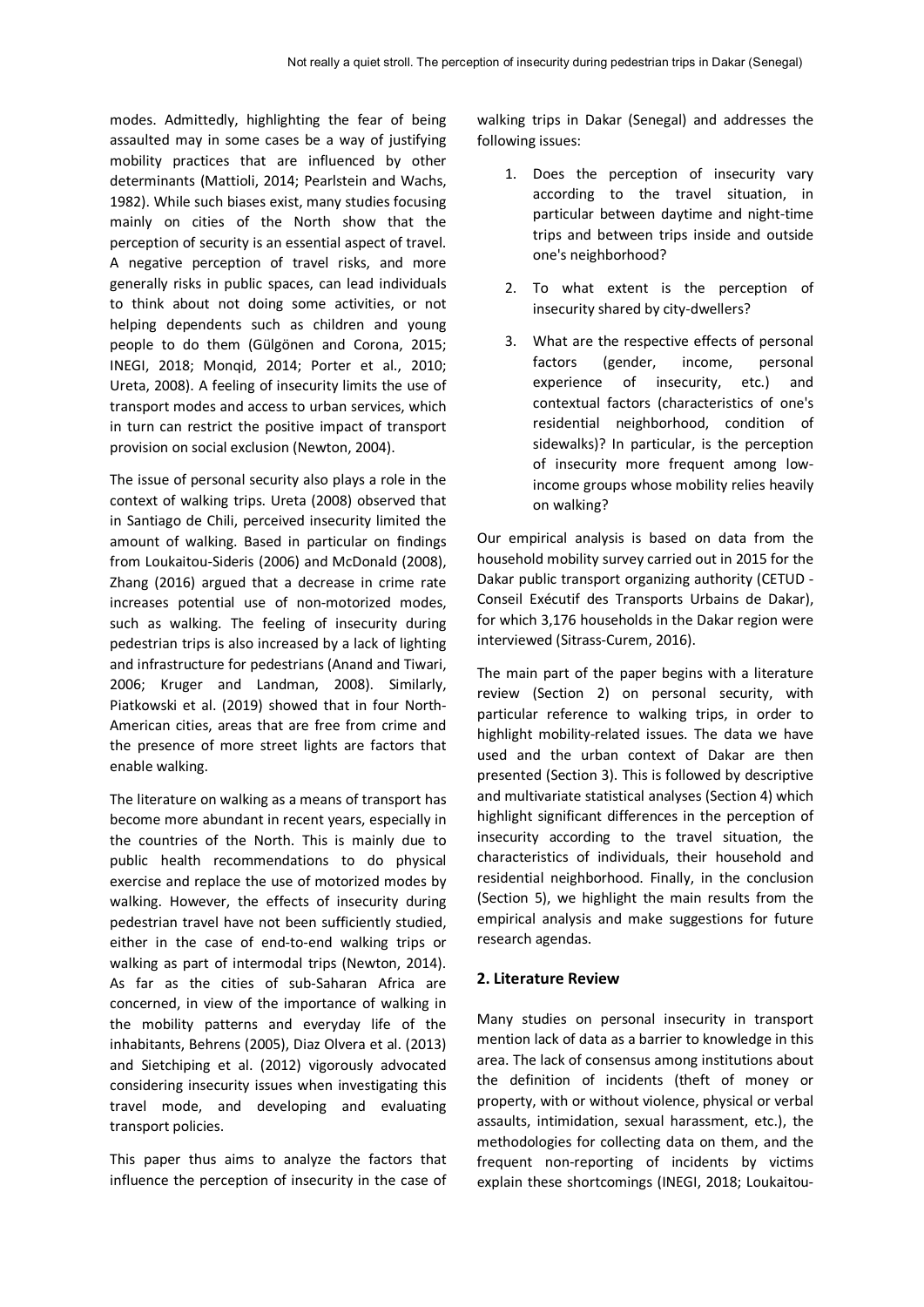Sideris, 2006; Newton, 2014; Pereyra et al., 2018; Zhang, 2016). In Buenos Aires, Pereyra et al. (2018) found that less than 30% of female interviewees that were victims or witnesses of harassment in public transport reported the incident to the police, the driver or the transport enterprise. The location of offences is another difficulty, particularly in public transport. Newton (2008) observed that the analysis of personal security in public transport focuses mainly on criminal events that occur at or around bus stops and much less on those that occur during the journey in the vehicle. One of the reasons given for this is the difficulty of identifying the exact location of an attack in a moving vehicle. An incident at a bus stop may be recorded differently by the police and the transport operator, and the latter may ignore it on the grounds that it took place in the public space. The definition of public space may include, in addition to the street, places such as department stores, restaurants, sports clubs, etc. (Maillochon, 2004). In Mexico, the 2017-2018 National survey of victimization and perception of public security (ENVIPE), presents the statistics on robberies and assaults under the single heading "in the street or on public transport" (INEGI, 2018). Finally, obtaining or collecting data to make a detailed study of the explanatory factors of crime incidents can also be a difficult task (Loukaitou-Sideris et al., 2001 for crimes at bus stops in Los Angeles; Newton, 2008 for bus crimes in England).

However, when we consider personal insecurity in transport we cannot limit ourselves to experienced insecurity. It also involves transport users' perception of the risky situations they encounter when travelling. Individuals' perception of insecurity is based not only on their actual experiences as victims but also on events they have observed as witnesses and, more generally, on knowledge of various incidents that are reported by word of mouth or the media, sometimes in an exaggerated form (Pearlstein and Wachs, 1982, concerning the use of buses in Los Angeles). Fear can be socially produced (Loukaitou-Sideris, 2006) and the perception of danger on transport and in public spaces may therefore be associated only to a minor degree with personal experience of an assault or the observed crime rate (Carro et al., 2010; Currie et al., 2010; Hirschfield, 2008; Jackson and Gray, 2010).

Both perceived insecurity and experienced insecurity are very closely linked to the personal characteristics of individuals and the environment in which their trip takes place.

Among the specific characteristics of the city dweller, gender is one of the main determinants. On the one hand, women are more prone to certain forms of insecurity. Thus, their risk of being sexually harassed or physically assaulted by men is highlighted in many urban environments (Anand and Tiwari, 2006; Dunckel-Graglia, 2013, Hancock, 2006; Mejia-Dorantes, 2018; Paul, 2011; Pereyra et al., 2018; Turner, 2012). In public transport, vehicle overcrowding and jostling at stops to board vehicles increase the risk of being touched and assaulted by male passengers, but drivers and conductors can also be involved (Harrison, 2012; Mejia-Dorantes, 2018; Page and Oni, 2002; Peters, 2011; Tillous, 2017; Viswanath and Mehrotra, 2007). On the other hand, women's strong perception of insecurity on transport appears to be consistent with more general findings on the determinants of perceived insecurity (Austin et al., 2002). In line with the general observation that "Safety and security in public transport are crucial issues which disproportionately affect women" (Peters, 2011: 9), some studies showed that many women do not feel safe when using public transport, during the walking segments of these trips and more broadly when they are in public spaces, such as bus stops or stations. These findings apply to urban environments both in the North (Clifton and Livi, 2005; Loukaitou-Sideris, 2006; Yavuz and Welch, 2010) and in the South (Anand and Tiwari, 2006; Monqid, 2011; Paul, 2011; Pereyra et al., 2018; Peters, 2011; Suman et al., 2017; Turner, 2012; Uteng, 2012; World Bank, 2011).

Groups other than women may also feel vulnerable during their trips. Examples include children and young people, the poor, people with disabilities and the elderlies (Carro et al., 2010; Delbosc and Currie, 2012; Loukaitou-Sideris and Eck, 2007; Newton and Ceccato, 2015). Like women, school pupils are potentially the target of assaults, taunts and harassment. In the African contexts studied by Porter et al. (2010), child and youth mobility practices consist mainly of moving in groups and avoiding "inappropriate spaces" (op. cit.:802) and after dark.

The contextual determinants that have been identified relate to the characteristics of the neighborhood of residence and to the immediate environment throughout the trip. Perceived danger depends on the socio-economic make-up of the neighborhood of residence (poverty, social homogeneity of the population, high immigrant rates), the level of residential turnover or commuting, the degree of social cohesion and trust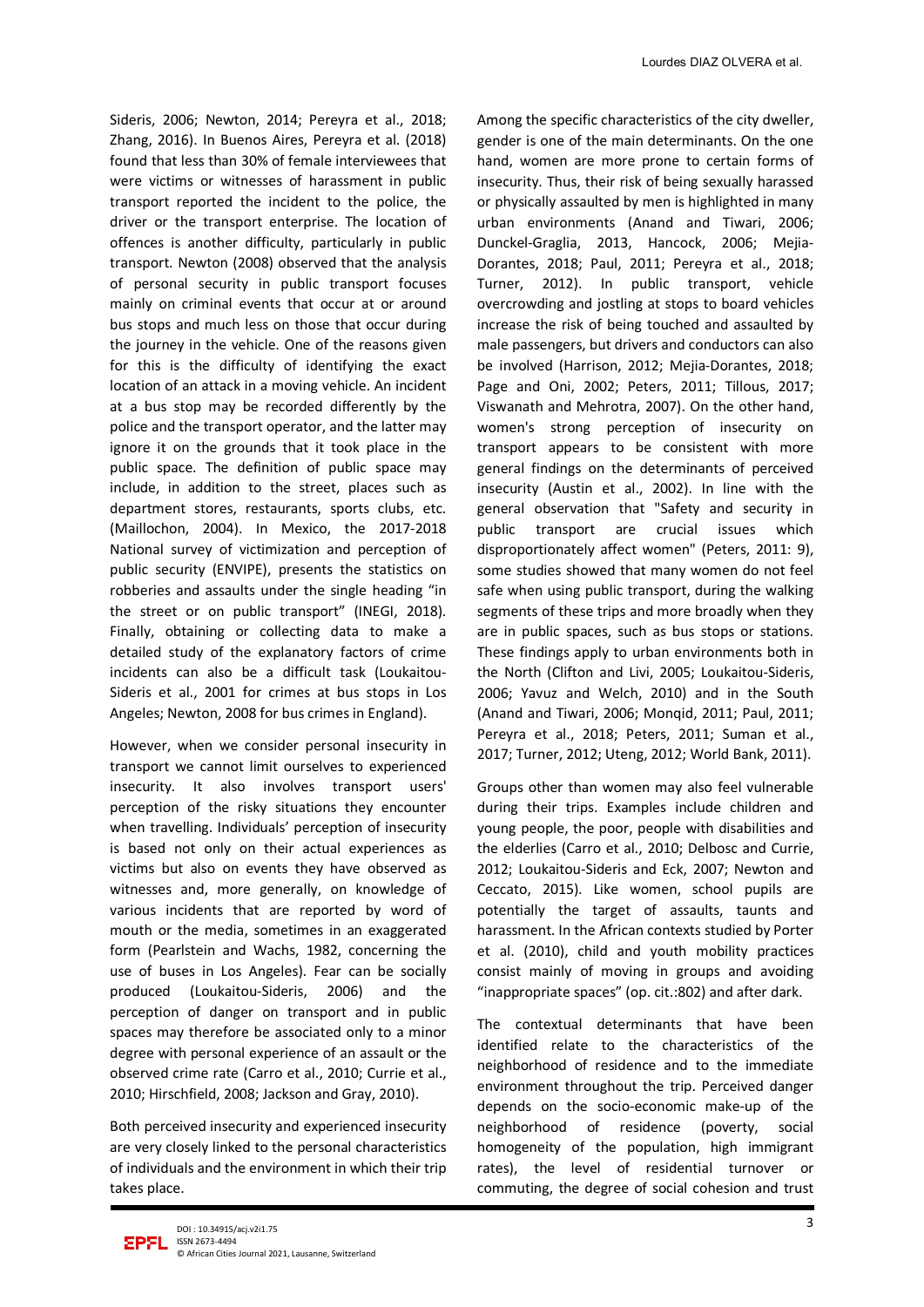in neighbors (Delbosc and Currie, 2012; Hirschfield, 2008). Land use mix seems to affect the number of crimes around public transport stops or stations (Zhang, 2016), while the effect of density is less clear (Loukaitou-Sideris et al., 2001). Isolated locations increase fear of crime but many researchers note that a large number of incidents take place in high density areas (Maillochon, 2004 concerning women in France). More broadly, the quality of the environment affects perceived insecurity. Degraded buildings, the presence of graffiti or garbage and the absence of police surveillance increase the feeling of insecurity (Hirschfield, 2008). Perceived insecurity is also nourished by a lack of pedestrian infrastructure such as pathways, walkways and street lighting, and by obstacles such as bushes or tunnels that hinder visibility or that may be used as a hiding spot (Anand and Tiwari, 2006 for Delhi ; Kruger and Landman, 2008 for South African cities; Loukaitou-Sideris, 2006 for the USA).

Finally, two intangible characteristics of the immediate environment in which the trip is made are also identified in the literature. Personal insecurity during travel, whether experienced or perceived, involves first and foremost concrete travel situations. The mode of transport used is of course one of the determining characteristics of these situations, but time and space are two other key factors (Ceccato and Uittenbogaard, 2014). The time of day modifies the perception of insecurity, which becomes greater at night, but other temporal variables such as peak/off-peak hour or working day/weekend may also do so<sup>[1](#page-3-0)</sup> (Pereyra et al., 2018; Soto Villagran, 2012). Travelling in an unfamiliar or completely unknown space also adds to the sense of danger (Hirschfield, 2008) and, obviously, the fear of getting lost when far from home, particularly for young people (Porter et al., 2010). In contrast, various population groups may see their neighborhood of residence as a space where the risk of aggression is lower, which encourages walking (Kinda, 1987; Monqid, 2014).

The literature review thus shows that personal insecurity during travel is likely to vary according to the travel situation as defined by three attributes: the mode of transport, the time of travel and the places in which it takes place. In each of these

situations, it is potentially determined by three types of factors:

- the characteristics of the individual;
- the individual's experienced insecurity;
- contextual factors that reflect the individual's environment.

Based on a household travel survey carried out in Dakar in 2015, this paper seeks to study the effects of these determinants on the perception of personal insecurity during walking trips. Paradoxically walking trips have been less studied in the literature than public transport trips, whereas in the cities of the South walking is a very frequent mode of travel. Dakar is, from this point of view, particularly representative of the situation in sub-Saharan African cities, where walking is by far the most widely used transport mode (Diaz Olvera et al., 2013).

## **3. Data and study context**

While perceived and experienced insecurity are frequently analyzed using qualitative methods (qualitative interviews, first-hand reports), they can also be addressed by questions in household questionnaire surveys (Garrett and Ahmed, 2004). A recent household mobility survey conducted in Dakar, the capital of Senegal, provides an opportunity to assess the scale of walking in the city and to address the perceived insecurity associated with it.

## **3.1 EMTASUD, a recent household mobility survey conducted in Dakar**

This survey was conducted in May and June 2015. It is known as Dakar Survey on Mobility, Transport and Access to Urban Services (Enquête Mobilité, Transports et Accès aux Services Urbains de Dakar – EMTASUD 2015) and was conducted for the Executive Board for Public Transport in Dakar (Conseil Exécutif des Transports Urbains de Dakar – CETUD; Sitrass-Curem, 2016). It is based on a sociospatial stratification of the city into 41 areas. A twostage sample selection process was conducted: 419 census districts were selected from the 41 strata, followed by the random selection of households. The interviews were conducted by trained staff in the homes of 3,176 households in which individuals aged 11 years and over (13,415) were interviewed individually.

<span id="page-3-0"></span><sup>&</sup>lt;sup>1</sup> On a different time scale, Gough (2008) notes that the fear of robberies is greater when employed people have been paid.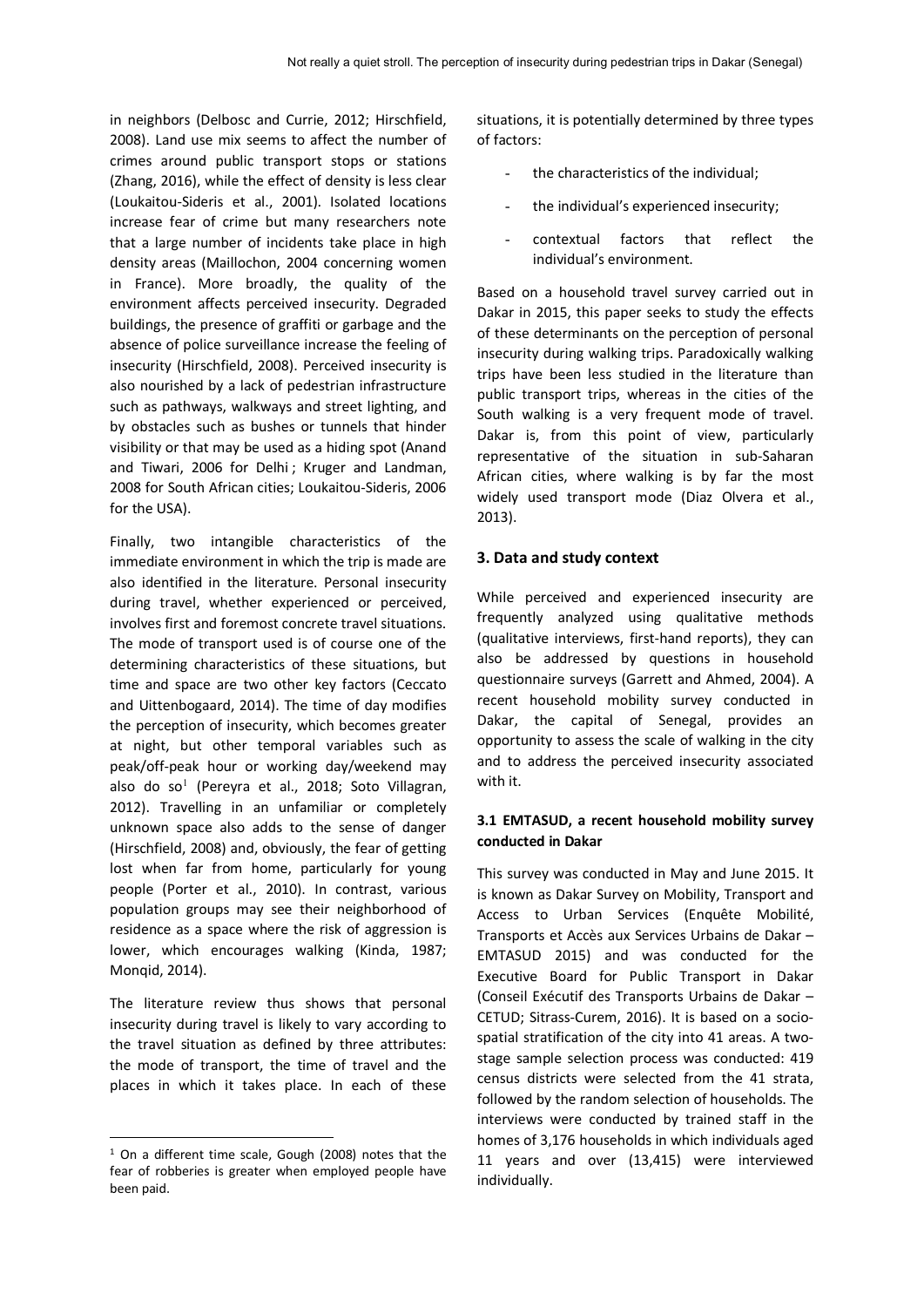As is customary in this type of survey, the collected data is used to characterize households (composition, dwelling, assets including vehicles, neighborhood environment, etc.) and their members (personal characteristics, education, job, activity status, personal income, opinions on transport modes, etc.). Individuals also provided information on each trip they had made the day before the interview (purpose, origin and destination, departure and arrival time, number of segments, transport modes).

A section of the individual questionnaire addressed the issue of insecurity during travel. The respondents' experience of insecurity (aggression, harassment, robbery) over the last 18 months was elicited for public transport only, with a distinction between two cases, onboard vehicles and in public spaces, at stops. Experience of insecurity at stops will be considered in the analysis below as one of the potential explanatory factors for perceived insecurity.

The perception of insecurity was assessed through two sets of questions (of the form "Are you afraid of being robbed or assaulted when you travel alone?"), which distinguished between the daytime and nighttime periods, the mode of transport (walking, public transport, car). For walking, these questions were duplicated, with a systematic distinction between whether the space visited was within or outside the respondent's residential district. This set of questions therefore makes it possible to identify the perception of insecurity related to pedestrian travel for four different "walking situations": during the day in one's residential neighborhood, at night in one's residential neighborhood, during the day elsewhere, and at night elsewhere.

## **3.2 Dakar, high urban growth and low provision of motorized transport**

The Dakar region, which is the area occupied by the Dakar metropolis, consists of four departments*[2](#page-4-0)* : Dakar, Guédiawaye, Pikine and Rufisque (Fig. 1). With more than 3 million inhabitants in 2013 compared to 1.3 million in 1988, its population has more than doubled in 25 years (ANSD, 2014; Sakho, 2002; Syscom, 2001). The population growth rate has slowed in the  $21^{st}$  century (an increase of 3% per year between 2000 and 2013 compared to 4.2%

between 1988 and 2000). The shape of the Cape Verde peninsula, where the Dakar region is located, has a major influence on the direction of urbanization and the layout of roads, imposing unidirectional development towards Pikine, Guédiawaye and Rufisque (Sakho, 2002; Sakho, 2014). Population growth is high in the departments of Rufisque and Pikine. The latter, in particular, is now more populated than the department of Dakar (Table 1).



Source: the authors

Figure 1. The Region of Dakar

Table 1. Distribution of the population of the Region of Dakar according to the department in 2002 and 2013 (%)

|                                       | 2002 | 2013 |
|---------------------------------------|------|------|
| Dakar                                 | 40.3 | 36.5 |
| Guédiawaye                            | 12.1 | 10.5 |
| Pikine                                | 35.2 | 37.3 |
| Rufisque                              | 12.3 | 15.6 |
| Region of Dakar (million inhabitants) | 2.19 | 3.05 |

Source: ANSD, 2014, population censuses. Calculations by the authors

Undeveloped areas, which are often unsuitable for housing, are rapidly becoming urbanized while the southern tip of the peninsula brings together many administrative, economic and service activities. The separation between the places where people work and where they live is particularly marked and Dakar appears to be a "compartmentalized city" (Lombard et al., 2006:199). In 2000, 60% of the working population were employed in Dakar and 15 years later, this proportion is still high (58%), despite an increase in jobs in Pikine (from 23% to 26%). Very rapid urbanization and population growth, and the lack of public facilities and jobs on the periphery intensify the need for motorized travel in spite of



 $\overline{a}$ 

<span id="page-4-0"></span><sup>2</sup> The "department" is Senegal's second administrative level.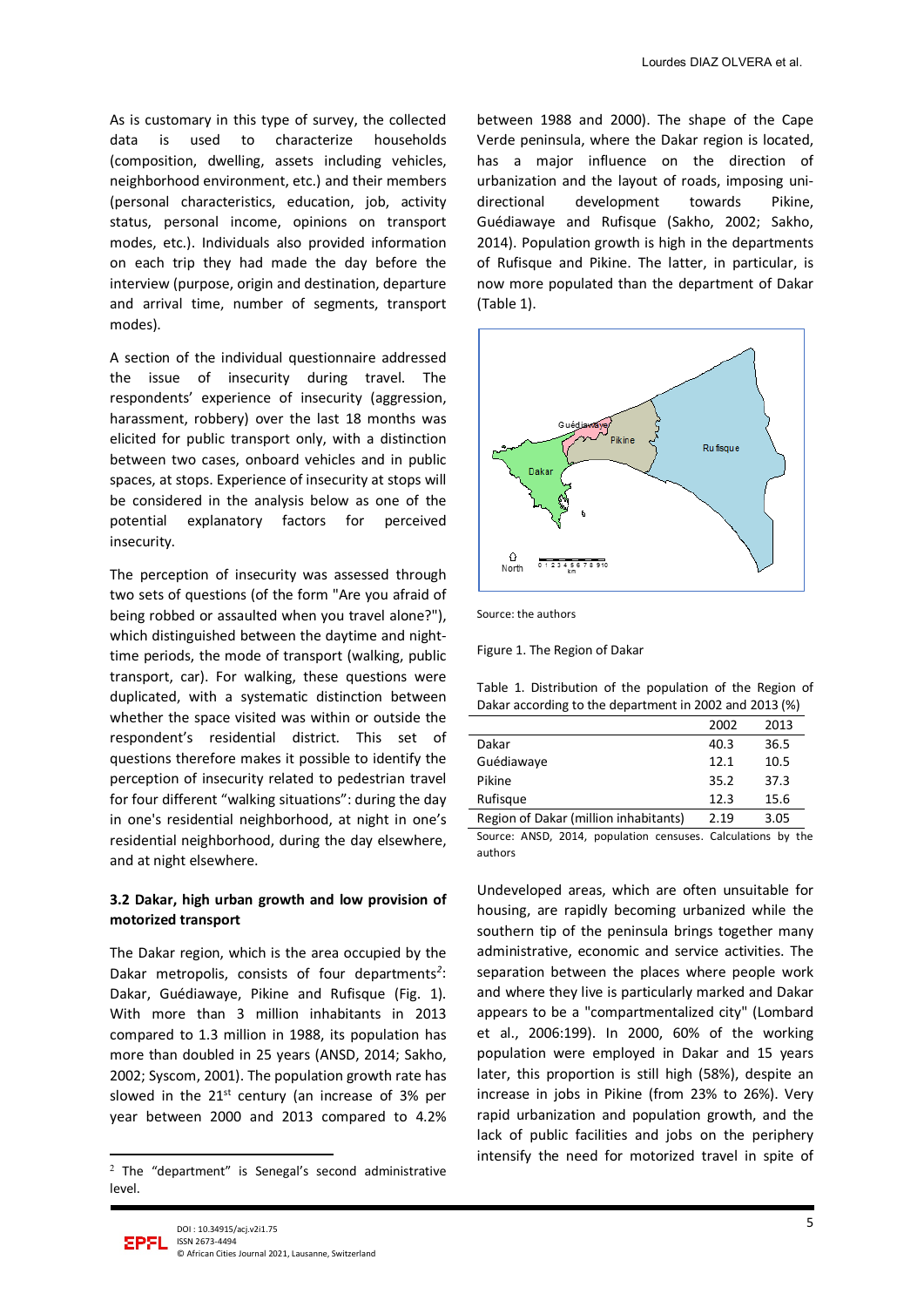which household motor vehicle ownership remains limited, as does public transport provision.

Sub-Saharan African cities are characterized by very low car ownership rates (Diaz Olvera et al., 2013), and the region of Dakar is no exception. Although household car ownership is increasing, it is still very low: 12% of households had a car in 2000 and 15% in 2015. Ownership of cars remains restricted to betteroff households and most of the residents thus have no car at their disposal. The ownership of twowheelers (motorcycles in particular) is still marginal (Diaz Olvera et al., 2016).

Public transport (PT) is characterized by its diversity in terms of the size of vehicles and the characteristics of the operators (public / private; formal / informal; small-scale operators / large firms), although the demarcation between the types is not always clear. According to the household mobility survey, the quality of service provided by public transport is often considered to be unsatisfactory by users and it is deemed too expensive for most household budgets (Sitrass-Curem, 2016). The provision of motorized transport is far from covering the city's mobility needs, which reinforces the dominant role of walking for the mobility practices of Dakar's inhabitants.

### **3.3 Walking in Dakar, the pre-eminent means of transport**

End-to-end walking trips account for 70% of the average of 3.3 daily trips made from Monday to Saturday<sup>3</sup>. However, walking is often difficult and the majority of city dwellers report experiencing problems, either because of the poor condition or absence of sidewalks (58% of respondents), their congestion (63%), a lack of lighting (63%), flooding (58%), odors and waste (56%) as well as the risk of accidents (51%).

In spite of the overall dominance of walking, its role varies according to the characteristics of individuals or their households. Walking thus accounts for a higher proportion of women's travel (74%) than men's (66%). These differentials are partly due to the way in which the two genders are distributed between activity statuses, as these structure the activities individuals perform, their location, and the modes used to travel to them. The modal share of walking is also very sensitive to individuals' economic situation which determines access to both private

transport modes and public transport. It thus decreases from 79% among individuals belonging to households in the first quintile<sup>[4](#page-5-0)</sup>, the poorest, to 55% among those in the last quintile.

The preeminence of walking reflects the importance that activities carried out in one's residential neighborhood and surrounding areas have in urban lifestyles. A breakdown of the Dakar region into 220 neighborhoods shows that 54% of all people's trips remain within the boundaries of their residential neighborhood, and this is almost exclusively by foot (95%). Walking is used in 65% of trips that are entirely outside the individual's residential neighborhood: these trips are mainly made in areas that are close to the place of activity (work, study or other). On the other hand, walking is used for only a third of trips between individuals' residential neighborhood and another neighborhood.

These figures are a low estimate of the true significance of walking in urban lifestyles. Almost two-thirds of public transport trips also required walking trips of more than 5 minutes at the origin and/or destination. This proportion also indicates that PT-related walking does not only involve very short journeys.

Walking is therefore an essential part of the daily mobility of city dwellers. To what extent does it raise security concerns for some or all of them?

## **4. The determinants of perceived insecurity**

We have studied perceived insecurity in three stages. First, we analyzed how four individualspecific determinants - gender, age group, disability, economic resources - and per capita household income affect perceived insecurity during pedestrian trips. We then performed a multiple correspondence analysis to include other determinants (experienced insecurity, characteristics of the home environment), and offer a graphic representation of the links between these potential explanatory factors and perceived insecurity during pedestrian trips made on one's own. Finally, logit models were applied to identify the most active factors in the perception of the insecurity when walking and the role played by the economic dimension.

 $\overline{a}$ 

1

<span id="page-5-0"></span> $3$  For individuals aged 11 years old and over.

<sup>4</sup> Per capita income quintiles.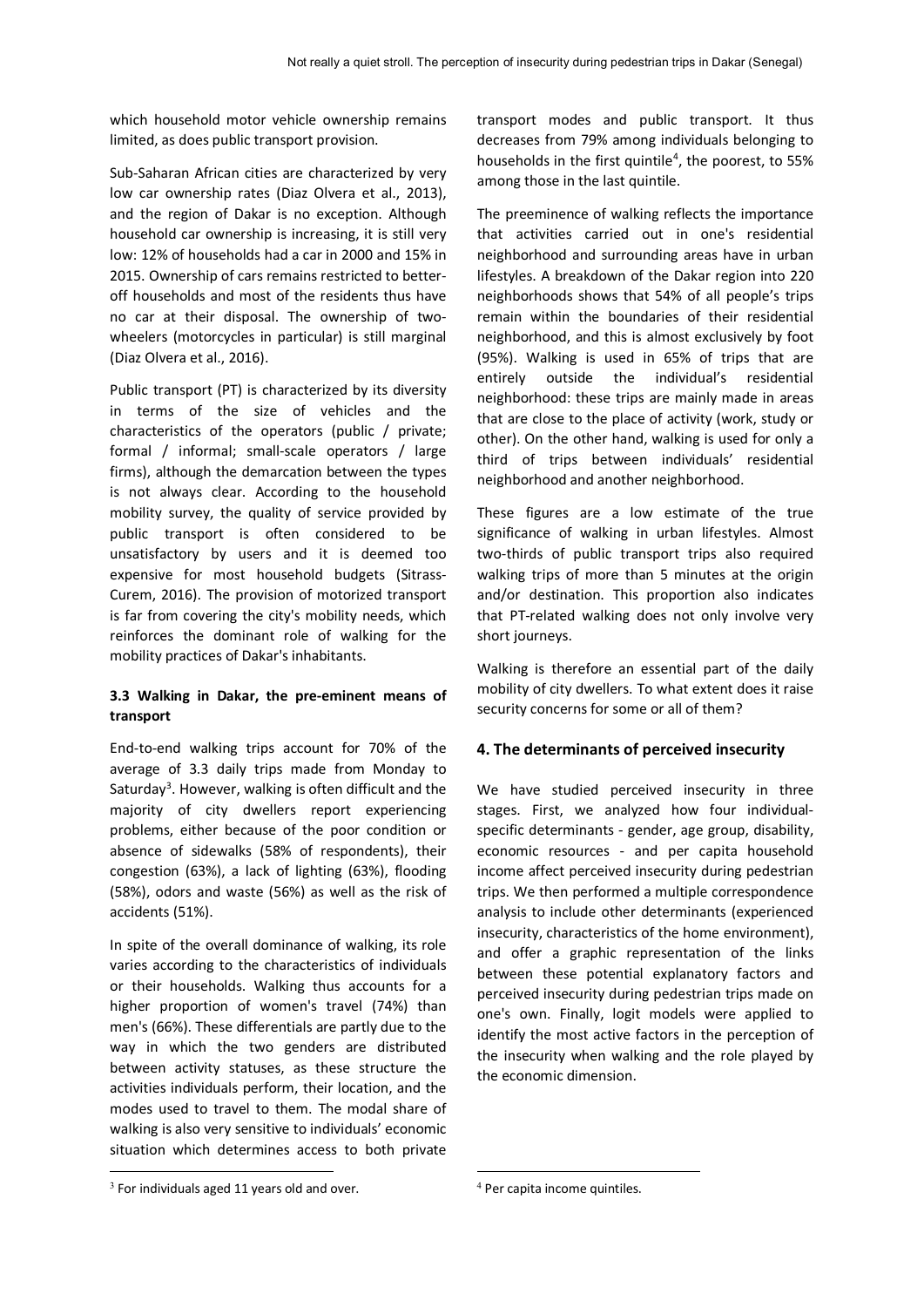#### **4.1 Individual determinants of perceived insecurity**

Perceived insecurity during a walking trip varies considerably according to the situation, in terms of the place and time, in which the trip takes place. Whether a trip takes place at night-time as opposed to the daytime, or in remote spaces as opposed to one's residential neighborhood, are two factors that increase the proportion of individuals who report fear of robbery or assault during their pedestrian trips (Table 2). The effects of these factors are cumulative: while one in ten individuals are afraid when walking during the day in their neighborhood, seven out of ten report being afraid when walking at night outside their neighborhood. An indicator that measures the perceived insecurity gradient thus allows us to distinguish between urban dwellers who report that they never experience fear (26% of the individuals), those who experience fear at night when outside their neighborhood (19%), those who experience fear at night when walking in any location (36%), those who experience fear when walking at night everywhere and during the day outside their neighborhood (10%), and finally those who report fear in all situations (9%).

As shown by the literature review, fear of insecurity is more frequently reported by women than men, and the disparity between men and women is wider at night. Even in the familiar space of the residential neighborhood, more than one in two women and one in three men express anxiety about walking at night. In brief, 37% of men but only 17% of women report never experiencing fear when making walking trips. Conversely, 5% of men and 11% of women report experiencing fear in all situations.

In line with the findings of our literature review, other factors have less impact than those that are related to gender.

Having a disability which makes travel difficult (which is the case for 9.6% of women and 6.4% of men) leads more people to perceive a risk of insecurity. This effect is more pronounced for walking during the day (with the highest relative differences being among women: +7 percentage points). For both women and men, the differences are much smaller for walking at night.

Age and personal income only play a role in the case of night-time trips. The feeling of fear is lower among older individuals and those with resources of their own. The gap between the youngest (under 25 years of age) and oldest (60 years of age and over) individuals is at least 6 percentage points, both within and outside the residential neighborhood. Between people without any resources or very low resources and those who are better off, the difference is 4 percentage points for trips outside one's neighborhood and 8 for trips inside it.

Table 2. Percentage of individuals perceiving insecurity in four walking situations, according to individual and household characteristics

|                                | Neighborhood,<br>daytime | Elsewhere<br>daytime | Neighborhood,<br>at night | Elsewhere<br>at night |
|--------------------------------|--------------------------|----------------------|---------------------------|-----------------------|
|                                |                          |                      |                           |                       |
| Men                            | 6.7                      | 21.8                 | 36.2                      | 59.4                  |
| Women                          | 13.4                     | 36.4                 | 56.2                      | 78.6                  |
| Disabled No                    | 9.7                      | 29.0                 | 46.3                      | 69.5                  |
| Disabled Yes                   | 17.3                     | 37.5                 | 54.1                      | 71.6                  |
| Young (<25 years)              | 10.3                     | 30.1                 | 49.4                      | 71.8                  |
| Middle-aged (25-59 years)      | 10.4                     | 29.8                 | 46.0                      | 69.5                  |
| Elderly (60 years and over)    | 10.1                     | 27.7                 | 43.4                      | 62.6                  |
| Low, or no personal income     | 10.7                     | 29.4                 | 51.9                      | 72.1                  |
| Medium or high personal income | 10.1                     | 30.0                 | 43.8                      | 68.3                  |
| Household income               |                          |                      |                           |                       |
| $1st$ quintile                 | 10.4                     | 24.3                 | 54.3                      | 71.1                  |
| 2 <sup>nd</sup> quintile       | 10.6                     | 27.1                 | 51.0                      | 68.7                  |
| 3rd quintile                   | 9.0                      | 30.0                 | 43.0                      | 69.9                  |
| 4 <sup>th</sup> quintile       | 11.7                     | 34.3                 | 45.0                      | 69.9                  |
| 5 <sup>th</sup> quintile       | 10.1                     | 35.0                 | 38.8                      | 69.1                  |
| All                            | 10.3                     | 29.7                 | 47.0                      | 69.7                  |

Source: EMTASUD 2015, calculations by the authors.

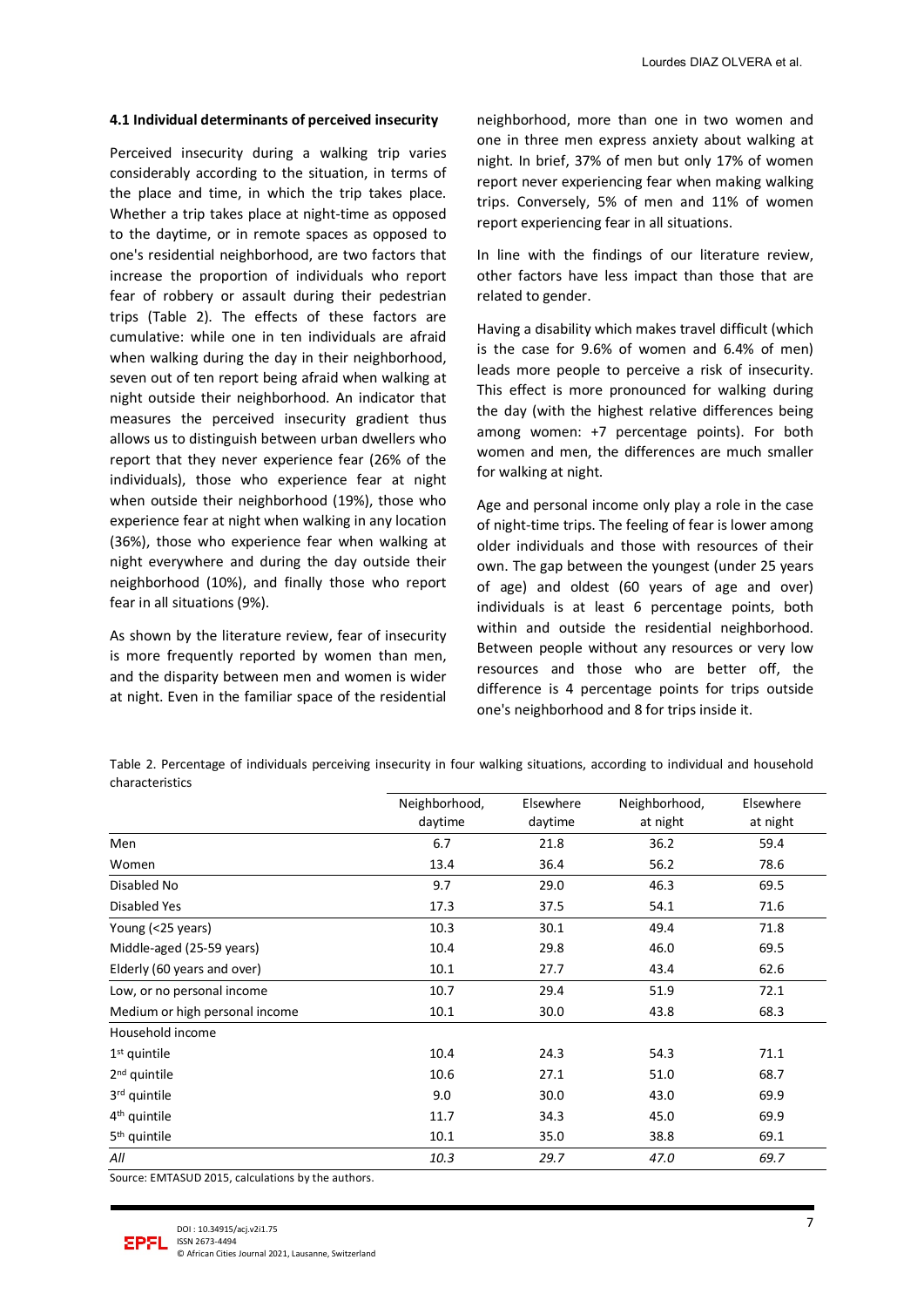The impact of the household's economic resources appears to be restricted to two situations for which it plays contrary roles. For night-time walking trips in one's residential neighborhood, the negative perception of security decreases with income (from 54% to 39% for the population as a whole). On the other hand, for daytime trips outside the neighborhood, it increases with household resources (from 24% to 35%). This may reflect the contrast, for the wealthiest groups, between degraded outside spaces and the relative tranquility of their residential neighborhood, but it may also reflect mobility that is more targeted towards the city than towards the residential neighborhood, and consequently greater exposure to the risk of theft or assault outside the neighborhood.

The above-mentioned impact of the household's economic resources reveals the importance of contextual characteristics with regard to perceived insecurity. The literature review had already shown that factors of various kinds could influence perceived insecurity, over and above the individual's own characteristics. A multiple correspondence analysis reveals numerous effects and the interlinkages between them.

## **4.2 Individual and contextual determinants: a representation of the interlinkages between them**

The literature review revealed multiple determinants of perceived insecurity, related either to the individual's characteristics, or to their individual experience of personal insecurity, or to contextual factors related to their everyday environment. We were able to examine eleven factors on the basis of the available data: five related to individual determinants, one to the individual's experience of insecurity, and five to the environment.

Individual determinants, which were the subject of our preliminary analysis, were divided into sociodemographic and socioeconomic subcategories:

- individual socio-demographic characteristics (gender, age, disability);
- individual and household economic characteristics (whether or not individuals have economic resources of their own, the economic resources of their household).

<span id="page-7-0"></span>The individual's experienced insecurity is measured by a single variable: whether or not the individual

has been a victim of assault, harassment or theft while waiting for public transport.

Contextual determinants were defined either at the individual level or the collective level of the neighborhood of residence:

- the individual's perception of the urban setting in relation to pedestrian mobility (lack of night-time lighting, characteristics of sidewalks);
- the particular features of the neighborhood of residence, as they emerge from the aggregation of the statements made by households (the problem of theft and assault, isolation, level of economic homogeneity).

Figure 2 presents the first plane resulting from a multiple correspondence analysis<sup>[5](#page-7-0)</sup> between these eleven determinants and the composite indicator that expresses the gradient of perception of pedestrian insecurity. The projection of the perception of insecurity on this first plane complies with a well-known pattern (Guttman, 1953). The first axis (horizontal) shows its gradient, with zero or low levels on the left and high levels on the right. The second axis (vertical) contrasts extreme perceptions (no fear or generalized fear at the top) with intermediate values (fear in the case of night-time trips at the bottom). The first axis thus orders individuals or groups of individuals according to their level of fear, while the second axis reveals a greater or lesser sensitivity to the risks of night-time travel.

Among the contextual determinants, the characteristics of the neighborhood are mainly associated with the first axis and therefore with the gradient of perceived insecurity. The residents of high-accessibility neighborhoods and those of areas where the risk of aggression is low feel less insecure than those in low-accessibility neighborhoods with a high risk of aggression. The role of the degree of economic homogeneity appears more complex in view of its colliding trajectory, although the most homogeneous neighborhoods appear to be the most likely to generate fear among their residents.

1

 $5$  Multiple Correspondence Analysis portrays graphically the patterns of relationships between at least three categorical variables (Abdi and Valentin, 2007). If two levels of variables are frequently associated among the population, they will be near each other in the figure. If the association between them is weak, they will be distant from each other.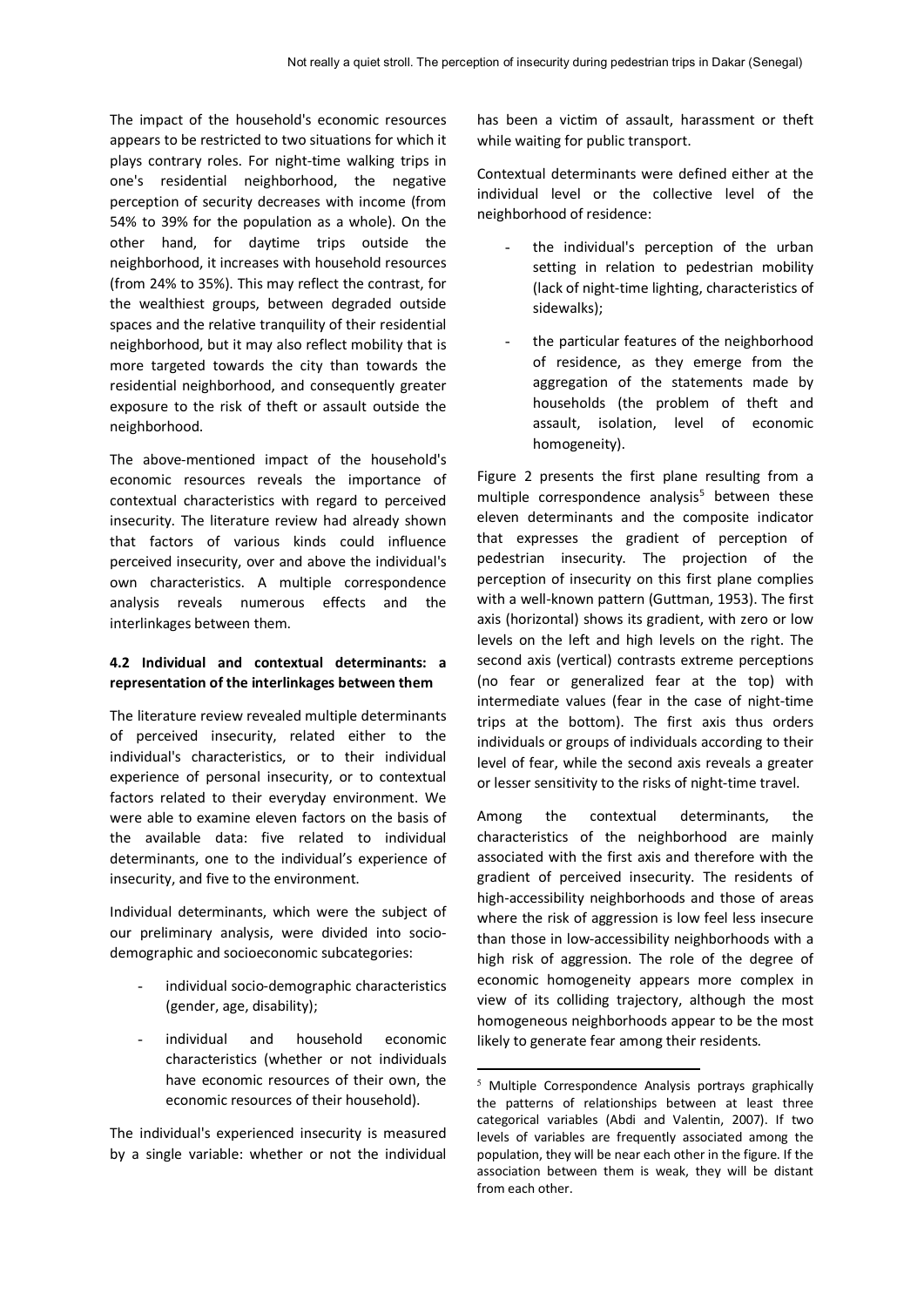

Note: Example of interpretation: people reporting many issues related to footpaths (Footpath.4) perceive insecurity for all travel situations (box 5, all time, everywhere) more frequently than other city dwellers; conversely, people living in a neighborhood with high accessibility (Acces.High) are simultaneously inclined never to perceive insecurity (box 1) or to do so only rarely (box 2, at night-time, elsewhere). Source: EMTASUD 2015, calculations by the authors.

Figure 2. First factorial plane of the multiple correspondence analysis

Personal perceptions of walking conditions are also strongly associated with the first axis. A lack of urban lighting and poor-quality sidewalks increases the perception of insecurity.

The second axis, which shows the sensitivity to travel at night, is more influenced by personal sociodemographic characteristics and personal experience of insecurity. The perception of insecurity is higher among women, young people and individuals with few or no resources, due to increased sensitivity to insecurity during travel at night. It is also higher for daytime travel, for people with disabilities and for those who have been victims of theft or assault.

Finally, the two economic indicators have similar effects. Greater personal economic resources result in less sensitivity to insecurity, especially during trips at night. While the individual's own resources have a greater impact on the relative level of fear at night

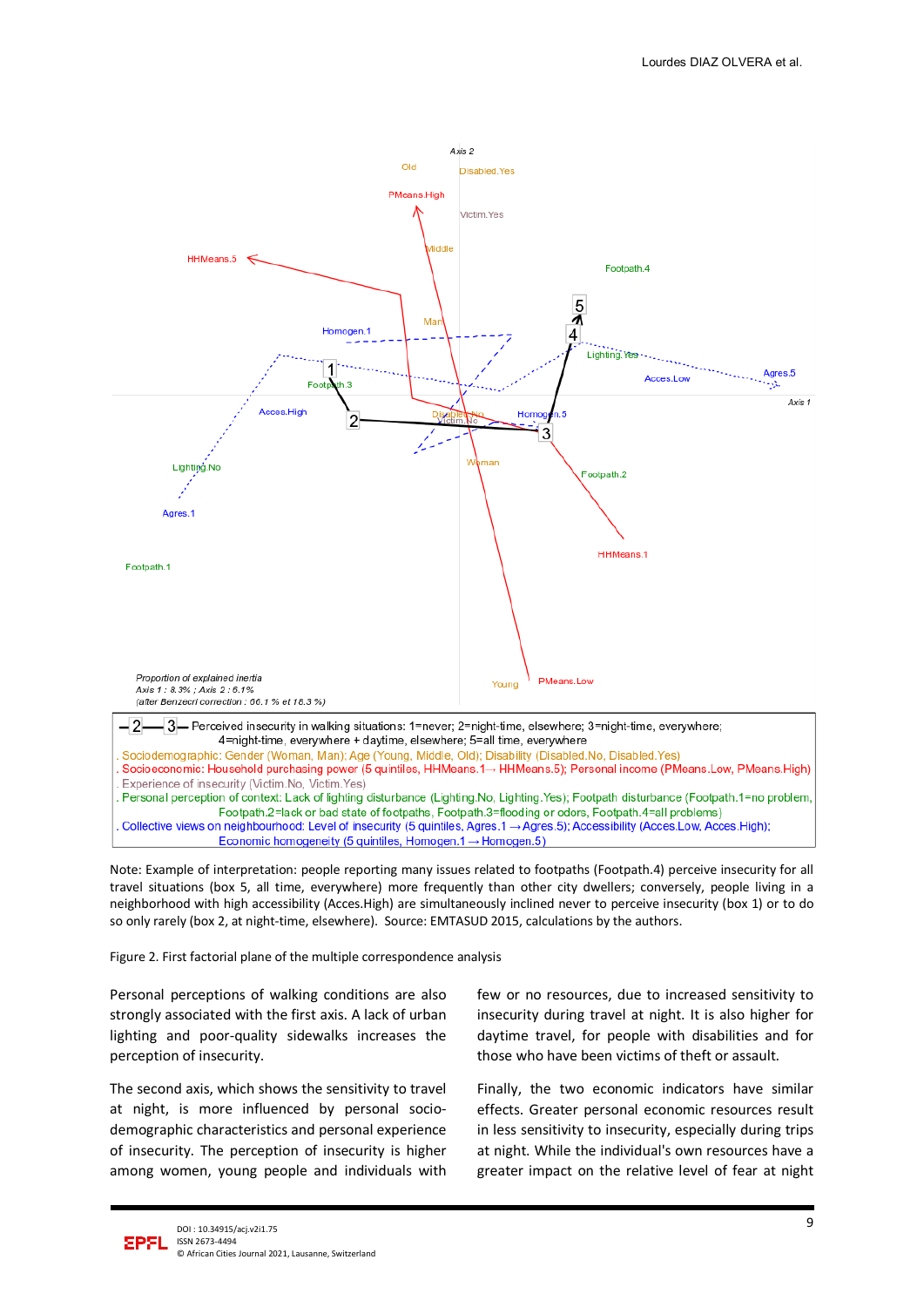versus during the day, the household's economic resources appear to be correlated with the entire gradient of the perception of insecurity.

The perception of insecurity during pedestrian trips is therefore higher among the inhabitants of isolated, unsafe and poorly lit areas, among the residents of the city with low resources, among people with disabilities and among women. Certain categories of the population are more sensitive to the risks encountered at night.

#### **4.3 Modeling perceived insecurity**

However, while there are links between perceived insecurity and the various determinants we have considered, the latter are themselves fairly closely linked to each other. Thus, one in two women has few or no personal resources, while this applies to only one in three men. Similarly, 30% of the wealthiest households live in the most peaceful neighborhoods and only 11% live in the neighborhoods that are perceived as the most dangerous. On the other hand, for poor households (Q1), the percentages are 17 and 26% respectively. Logistic regression is a suitable statistical tool for explaining the values taken on by a binary variable because of its ability to disentangle the interactions between the potential effects of various determinants. We therefore estimated a logit model (Table 3) for each of the four travel situations: the reference modality of the dependent variable is stating that one feels fear in the situation in question; the independent variables are the eleven determinants presented and analyzed in sub-section 4.2.

<span id="page-9-0"></span>The effect of gender on perceived insecurity remains very significant in each of the four walking situations, even once its interlinkages with the other determinants of insecurity included in the models have been taken into account. The fear of being robbed or assaulted during a walking trip is systematically higher for women than for men, the differential being even greater for night-time trips. The effects of disability and age are less resilient since in some situations they are not significant and when they are, they are systematically weaker than those of gender. Having a disability increases the likelihood of feeling fear when walking in one's neighborhood both in the day and at night, but also elsewhere during the day. The lack of an effect at night outside one's neighborhood could be explained by the fact that disabled people simply do not make

trips of this type. The effect of disability thus seems all the more marked the more the situation is collectively regarded as safe. Age plays a role mainly for night-time trips, with the risk of fear decreasing with age, both in the area of residence and elsewhere. As with persons with disabilities, the rarity of night-time travel among the elderly may explain this result. Having been the victim of a criminal act while waiting for public transport increases individuals' sense of insecurity<sup>[6](#page-9-0)</sup>. This effect is more pronounced outside the neighborhood, both during the day and at night.

Over and above the individual's personal attributes, contextual determinants, whether they reflect the city dweller's own perception or a collective opinion about the characteristics of the neighborhood, also influence the perception of the risks he or she might incur.

The disturbance that individuals report feeling when walking increases the prevalence of the feeling of insecurity. Obviously, the lack of lighting does not affect perceived risk during daytime walking trips, but it has a very strong impact when walking at night. The absence or poor condition of sidewalks, crowded sidewalks and issues such as floods or odors all tend to increase the prevalence of the feeling of fear, more so outside one's neighborhood than within it.

The three contextual characteristics that relate to the neighborhood of residence have a differentiated impact on the individual's perception of insecurity. The perceived dangerousness of the neighborhood strongly influences the prevalence of feelings of insecurity. The effect is more pronounced during the day than at night and obviously in one's neighborhood than outside it. The isolation of the neighborhood has the opposite effect in the day and at night, both in the case of walking within the neighborhood and outside it. During the day, isolation increases the risk of feelings of insecurity, while at night it decreases them. The economic homogeneity of the district mainly has an impact on internal trips within the neighborhood, with a high (Q4) or very high (Q5) level of homogeneity increasing the risk of feeling insecurity very markedly.

1

 $6$  The effect is only significant at the 10% level for "nighttime trips in one's own neighborhood".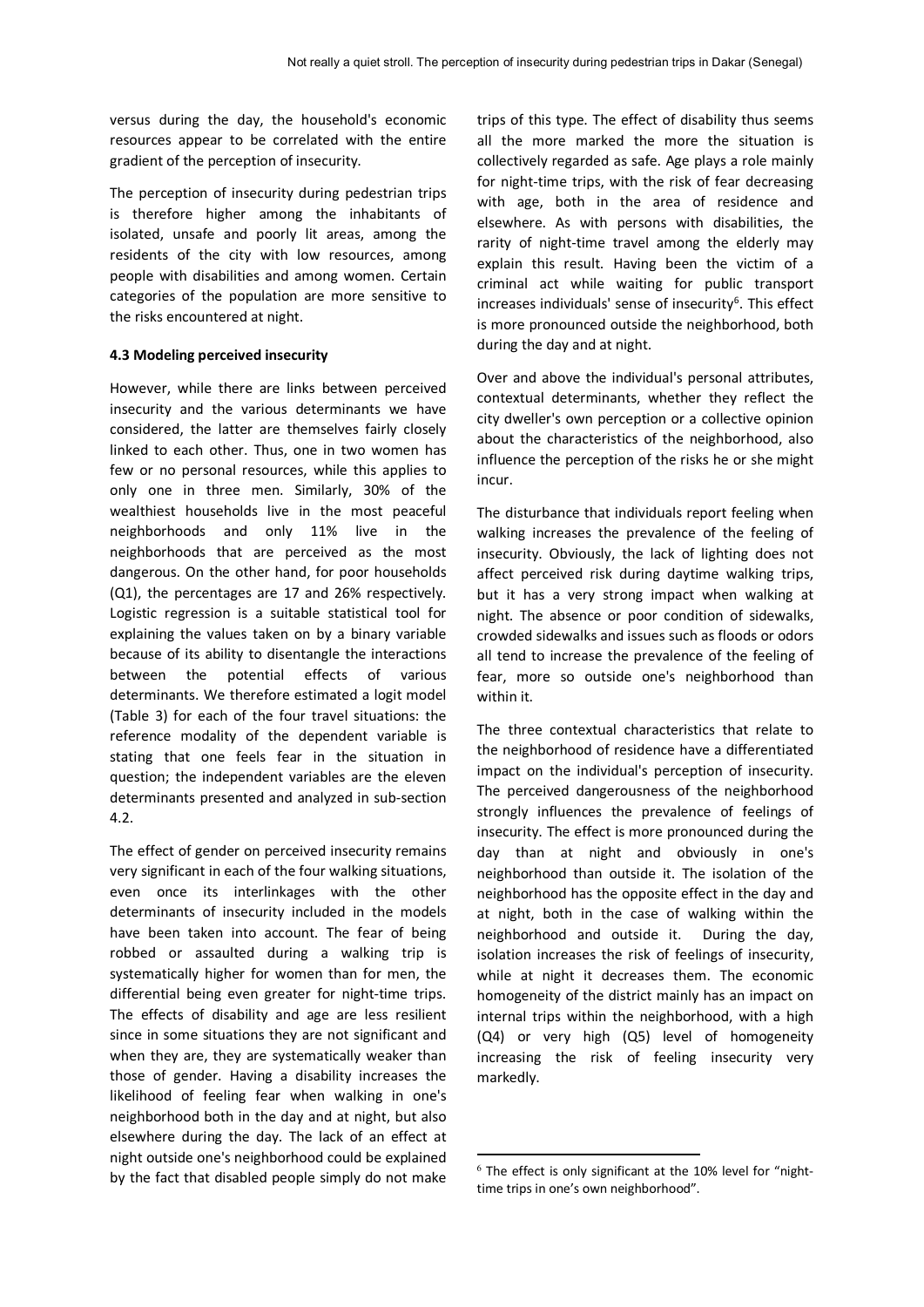|                                     | Table 3. Logit models of perceived insecurity in four walking situations |                         |                      |                         |                      |
|-------------------------------------|--------------------------------------------------------------------------|-------------------------|----------------------|-------------------------|----------------------|
|                                     |                                                                          | Neighborhood,           | Neighborhood,        | Elsewhere               | Elsewhere            |
|                                     |                                                                          | daytime                 | at night             | daytime                 | at night             |
| Constant                            |                                                                          | $0.02***$               | $0.10***$            | $0.10***$               | $0.52***$            |
|                                     |                                                                          | (0.01, 0.02)            | (0.08, 0.11)         | (0.09, 0.13)            | (0.44, 0.62)         |
| Gender (ref=Male)                   |                                                                          | $2.14***$               | $2.52***$            | $2.06***$               | $2.60***$            |
|                                     | Female                                                                   | (1.89, 2.42)            | (2.33, 2.73)         | (1.90, 2.24)            | (2.40, 2.82)         |
| Age (ref=Young)                     |                                                                          |                         |                      |                         |                      |
|                                     | Middle-aged                                                              | 0.93                    | $0.87**$             | $0.89*$                 | $0.84***$            |
|                                     |                                                                          | (0.81, 1.07)            | (0.79, 0.95)         | (0.81, 0.98)            | (0.76, 0.93)         |
|                                     | Elderly                                                                  | 0.96                    | $0.79**$             | 0.88                    | $0.70***$            |
|                                     |                                                                          | (0.76, 1.21)            | (0.68, 0.92)         | (0.75, 1.04)            | (0.60, 0.82)         |
| Disability (ref=Without)            |                                                                          |                         |                      |                         |                      |
|                                     | With                                                                     | $1.53***$               | $1.26**$             | $1.26***$               | 0.95                 |
|                                     |                                                                          | (1.26, 1.85)            | (1.09, 1.46)         | (1.09, 1.46)            | (0.82, 1.11)         |
| Experience of insecurity (ref=No)   |                                                                          |                         |                      |                         |                      |
|                                     | Yes                                                                      | $1.29$ **               | 1.11                 | $1.58***$               | $1.19***$            |
|                                     |                                                                          | (1.09, 1.52)            | (0.98, 1.25)         | (1.40, 1.77)            | (1.05, 1.35)         |
|                                     | Disturbance due to lack of lighting (ref=No)                             |                         |                      |                         |                      |
|                                     | Yes                                                                      | 1.11                    | $1.56***$            | 0.96                    | $1.23***$            |
|                                     |                                                                          | (0.96, 1.28)            | (1.42, 1.70)         | (0.87, 1.05)            | (1.13, 1.35)         |
|                                     | Disturbance due to state of sidewalks (ref=Without)                      |                         | $1.42***$            | $1.65***$               | $1.91***$            |
|                                     | Yes, flooding, odors                                                     | $1.29*$<br>(1.03, 1.61) | (1.25, 1.62)         | (1.43, 1.91)            | (1.69, 2.16)         |
|                                     | Yes, lack, state, maintenance                                            | $1.43***$               | $1.36***$            | $2.37***$               | $2.54***$            |
|                                     |                                                                          | (1.16, 1.77)            | (1.20, 1.54)         | (2.08, 2.72)            | (2.26, 2.86)         |
|                                     | Yes, all disturbances                                                    | $1.94***$               | $2.10***$            | $2.76***$               | $3.63***$            |
|                                     |                                                                          | (1.57, 2.41)            | (1.83, 2.40)         | (2.39, 3.19)            | (3.18, 4.16)         |
|                                     | Dangerousness of neighborhood of residence (quintiles,                   |                         |                      |                         |                      |
| $ref=Q1$                            |                                                                          |                         |                      |                         |                      |
|                                     | Q <sub>2</sub>                                                           | $2.49***$               | $2.20***$            | $1.38***$               | $1.18***$            |
|                                     |                                                                          | (2.01, 3.10)            | (1.95, 2.49)         | (1.22, 1.55)            | (1.04, 1.32)         |
|                                     | Q3                                                                       | $3.51***$               | $2.69***$            | $1.27***$               | 1.12                 |
|                                     |                                                                          | (2.84, 4.37)            | (2.38, 3.05)         | (1.12, 1.44)            | (0.99, 1.26)         |
|                                     | Q4                                                                       | $3.63***$               | $3.18***$            | $1.57***$               | $1.30***$            |
|                                     |                                                                          | (2.91, 4.54)            | (2.80, 3.62)         | (1.37, 1.79)            | (1.14, 1.48)         |
|                                     | Q5                                                                       | $4.21***$               | $4.42***$            | $1.52***$               | 1.11                 |
|                                     |                                                                          | (3.33, 5.35)            | (3.83, 5.10)         | (1.31, 1.76)            | (0.96, 1.29)         |
| Isolation of neighborhood (ref=Low) |                                                                          | $0.72***$               | $1.36***$            | $0.73***$               | $1.21***$            |
|                                     | High                                                                     | (0.63, 0.83)            | (1.25, 1.49)         | (0.67, 0.80)            | (1.10, 1.33)         |
|                                     | Economic homogeneity of neighborhood (ref=Q1)                            |                         |                      |                         |                      |
|                                     | Q2                                                                       | 1.04                    | 0.99                 | 0.91                    | 0.90                 |
|                                     |                                                                          | (0.86, 1.27)            | (0.88, 1.12)         | (0.81, 1.03)            | (0.79, 1.02)         |
|                                     | Q3                                                                       | 0.98                    | $1.17*$              | $0.82***$               | 1.01                 |
|                                     |                                                                          | (0.80, 1.20)            | (1.03, 1.33)         | (0.72, 0.93)            | (0.89, 1.16)         |
|                                     | Q4                                                                       | $1.96***$               | $1.70***$            | 1.01                    | 0.96                 |
|                                     |                                                                          | (1.64, 2.34)            | (1.51, 1.92)         | (0.90, 1.15)            | (0.85, 1.09)         |
|                                     | Q5                                                                       | $1.63***$               | $1.34***$            | 0.95                    | $0.70***$            |
|                                     |                                                                          | (1.35, 1.96)            | (1.18, 1.51)         | (0.83, 1.07)            | (0.62, 0.79)         |
| Household income (ref=Q1)           |                                                                          |                         |                      |                         |                      |
|                                     | Q2                                                                       | $0.82*$                 | $0.87*$              | 1.05                    | 1.01                 |
|                                     |                                                                          | (0.69, 0.97)            | (0.78, 0.98)         | (0.93, 1.19)            | (0.90, 1.13)         |
|                                     | Q3                                                                       | 0.89<br>(0.75, 1.06)    | 0.90<br>(0.80, 1.01) | $1.14*$<br>(1.01, 1.29) | 1.04<br>(0.92, 1.17) |
|                                     | Q4                                                                       | 0.99                    | 1.00                 | $1.40***$               | 1.04                 |
|                                     |                                                                          | (0.83, 1.19)            | (0.88, 1.13)         | (1.24, 1.60)            | (0.92, 1.18)         |
|                                     | Q5                                                                       | $1.25*$                 | 1.07                 | $1.95***$               | $1.57***$            |
|                                     |                                                                          | (1.03, 1.51)            | (0.94, 1.22)         | (1.70, 2.23)            | (1.36, 1.80)         |
| Personal income (ref=Zero or low)   |                                                                          |                         |                      |                         |                      |
|                                     | Moderate or high                                                         | 1.02                    | $0.88***$            | 1.03                    | 0.95                 |
|                                     |                                                                          | (0.89, 1.17)            | (0.80, 0.96)         | (0.94, 1.13)            | (0.87, 1.05)         |
| Observations                        |                                                                          | 13026                   | 13026                | 13026                   | 13026                |
| Log Likelihood ratio test (prob.)   |                                                                          | < 0.001                 | < 0.001              | < 0.001                 | < 0.001              |
| Akaike Information Criterion        |                                                                          | 8394.1                  | 15690.9              | 14911.2                 | 14956.1              |

## Table 3. Logit models of perceived insecurity in four walking situations

Source: EMTASUD 2015, calculations by the authors. \*\*\* p<0.05; \*\* p<0.05; \*\* p<0.01; \*\*\* p<0.001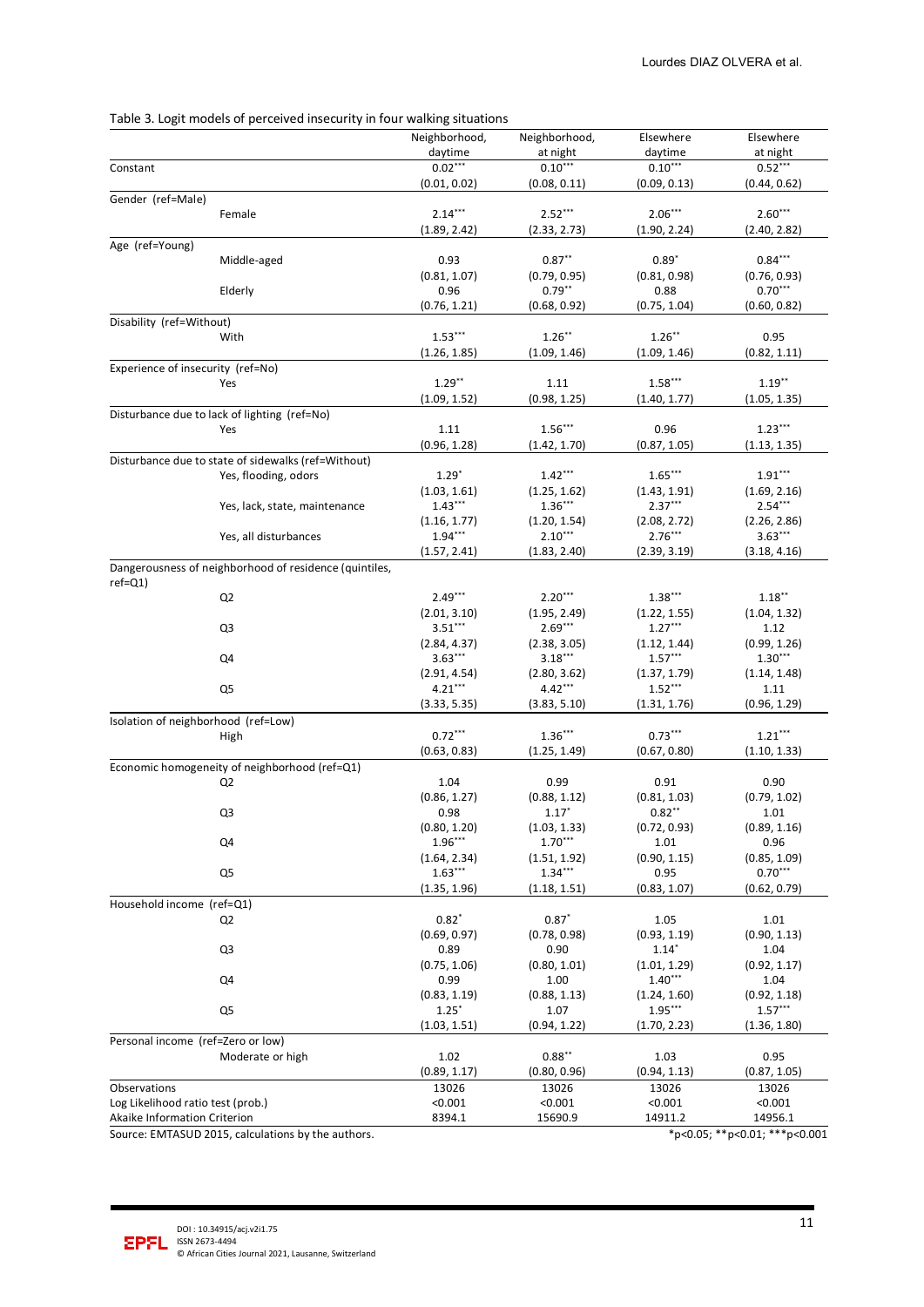With regard to these determinants, the impact of the economic status of the individuals is more marginal. Having resources of one's own has a significant effect only on night-time trips inside one's neighborhood, slightly reducing the risk of feeling insecure. For internal movements within the neighborhood, both during the day and at night, the effect of the household's economic resources never achieves significance at the 1% level. In the other hand, the perception of insecurity outside one's neighborhood is higher for the individuals belonging to the wealthiest households, both during the daytime (Q4 and Q5) and at night (Q5).

Logit modeling of the perception of insecurity confirms the existence of effects that vary according to the travel situations and different factors, among which economic resources play a minor role.

#### **5. Conclusion**

Our analysis of the issues surrounding the perception of insecurity during pedestrian travel shows the importance of security concerns in the mobility and daily lives of Dakar's inhabitants. As regards their walking journeys made alone outside their district of residence, seven out of ten Dakar residents state that they fear being robbed or assaulted at night, and three out of ten report this during the day. Walking situations in the neighborhood of residence appear to generate less anxiety as within it these proportions decrease to one in two and one in ten, respectively.

The Dakar household mobility survey provides new empirical material for understanding and measuring the impact of some individual and contextual determinants of perceived insecurity. The first lesson we can learn is the importance of considering specific travel situations. The time of travel (day / night) and its location (individuals' own neighborhood / elsewhere) strongly influence the prevalence of the feeling of insecurity and allow us to identify a gradient in the perception of insecurity. It shows that only one in four individuals does not feel any fear in connection with his or her pedestrian movements, while one in ten feels fear in each of the four pedestrian travel situations we have studied.

Because of the lack of relevant data, we were not able to test all the potential determinants identified in the literature review, and we used simplified formulations to model some of them. Nevertheless, we investigated the major determinants, and the effects we found are consistent with the findings in the literature. Among the socio-demographic characteristics, gender plays a dominant role, with the perception of insecurity being systematically more widespread among women than among men. Having previously been the victim of a robbery or assault while waiting for public transport increases the probability of feeling fear, but the significance of its effect depends on the specific travel situation. The contextual determinants show that a degraded or insufficiently developed urban environment adversely affects urban dwellers' feelings of insecurity. A lack of, or faulty, public lighting, an absence of sidewalks, or whether they are in poor condition or congested, and insanitary roads, all significantly increase the prevalence among the population of the fear of robberies or assaults when walking. This is also the case for the specific features of the neighborhood of residence such as its social homogeneity, its isolation and above all its dangerousness.

With regard to the principal determinants we investigated, economic resources, whether those of the individuals or their household, play a less important role in fostering the perception of insecurity. This more secondary role is already apparent if we cross-reference levels of resources with travel situations. It is more clearly present when modelling is applied to eliminate the effects caused by other factors with which economic resources are strongly correlated (gender, the dangerousness and economic homogeneity of the neighborhood, etc.).

This work could be continued in three ways. Firstly, in order to measure the gradient of the perception of insecurity more accurately, we would need additional data to analyze other travel situations, for example by taking account of the district where people with jobs work or schoolchildren study, by making a distinction between off-peak and peak hours during the day, or by explicitly taking account of walking trips to and from public transport. Secondly, the analyses carried out in this study do not allow us to assess the impacts of perceived insecurity on mobility. To establish and measure this link, data collection based on a household survey that elicits details of respondents' trips on the previous day is not sufficient. Further information would be needed on the adaptation strategies implemented by individuals or households in order to cope with perceived insecurity, or the difficulties they experience in doing so. Finally, there remains scope for exploring linkages between perception and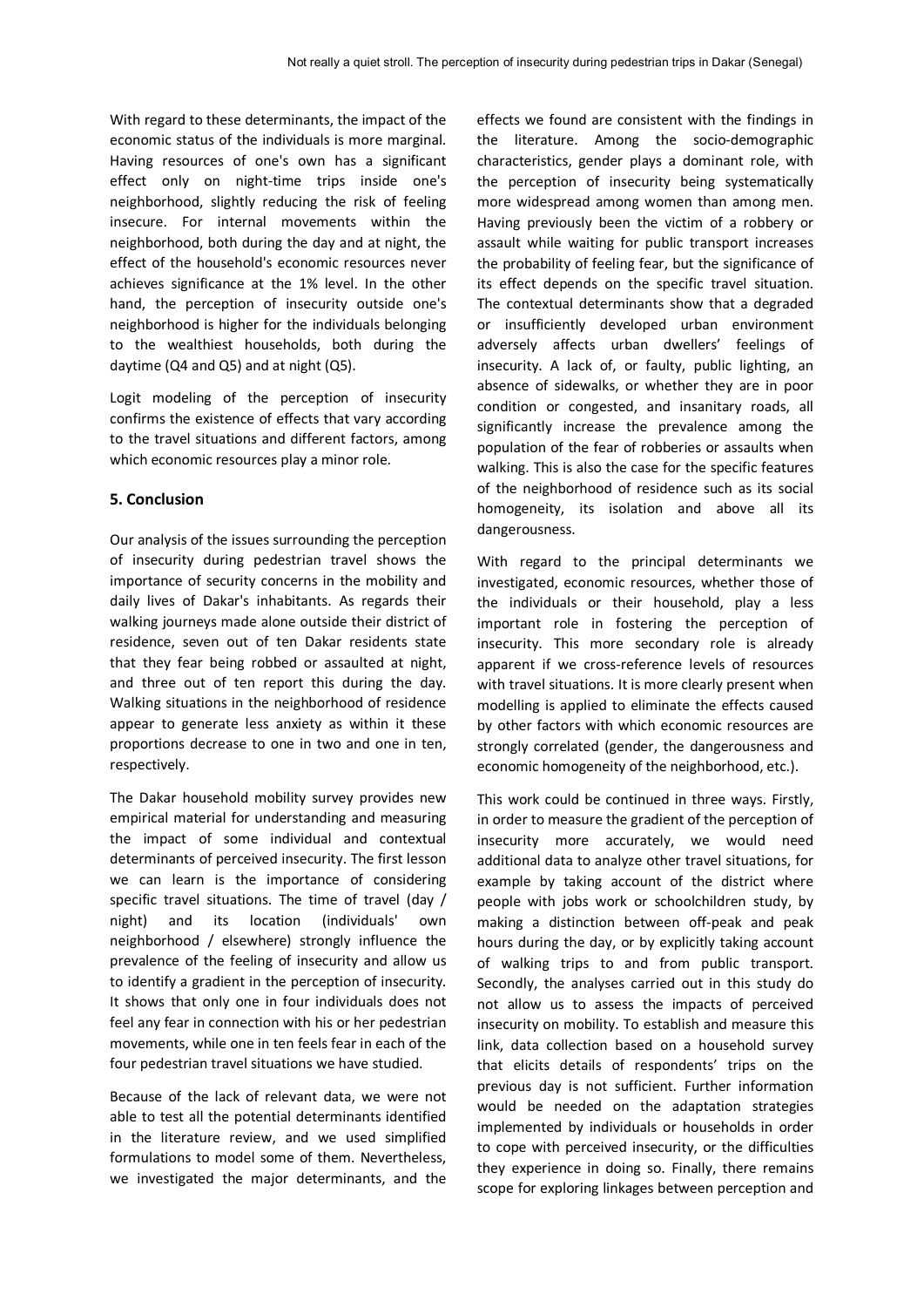reality (i.e. actual crime rates). But spatialized information on criminality is scarce and the production of reliable data would probably require cross-sectoral collaborations between, for example the police, the justice system, the transport authorities and hospitals.

Insecurity in public spaces constitutes a complex set of issues that cannot be tackled easily, but this study shows that poor pedestrian facilities and lack of street lighting are factors that contribute to a widespread sense of insecurity among urban dwellers. The conditions faced by individuals making walking trips, among whom the poor are overrepresented and who also include a significant proportion of women and adolescents, are thus made more challenging. Our results argue for greater consideration of the perception of insecurity when considering the mobility practices of urban dwellers in sub-Saharan Africa, especially with regard to pedestrian trips. Giving more prominence to the improvement of perceived security would increase the favorable outcomes of infrastructure projects, for instance by including the provision or improvement of sidewalks and urban lightning. An improvement in perceived security during travel could also make a significant contribution to the success of policies to limit car use, as a negative perception of personal security discourages both walking and the use of public transport.

### **References**

- Abdi, H., & Valentin, D. (2007). Multiple correspondence analysis. In Salkind, N. (ed.). *Encyclopedia of Measurement and Statistics, Vol. 2*. Sage, Thousand Oaks,651-666. Retrieved January 27, 2021, from [https://www.researchgate.net/profile/Dominique-](https://www.researchgate.net/profile/Dominique-Valentin/publication/239542271_Multiple_Correspondence_Analysis/links/54a979900cf256bf8bb95c95/Multiple-Correspondence-Analysis.pdf)[Valentin/publication/239542271\\_Multiple\\_Corresp](https://www.researchgate.net/profile/Dominique-Valentin/publication/239542271_Multiple_Correspondence_Analysis/links/54a979900cf256bf8bb95c95/Multiple-Correspondence-Analysis.pdf) [ondence\\_Analysis/links/54a979900cf256bf8bb95c](https://www.researchgate.net/profile/Dominique-Valentin/publication/239542271_Multiple_Correspondence_Analysis/links/54a979900cf256bf8bb95c95/Multiple-Correspondence-Analysis.pdf) [95/Multiple-Correspondence-Analysis.pdf.](https://www.researchgate.net/profile/Dominique-Valentin/publication/239542271_Multiple_Correspondence_Analysis/links/54a979900cf256bf8bb95c95/Multiple-Correspondence-Analysis.pdf)
- Anand, A., & Tiwari, G. (2006). A gendered perspective of the shelter-transport-livelihood link: the case of poor women in Delhi. *Transport Reviews*, 26(1), 63- 80[. https://doi.org/10.1080/01441640500175615.](https://doi.org/10.1080/01441640500175615)
- ANSD (2014). *Recensement Général de Population et de l'Habitat, l'Agriculture et l'Elevage*. Rapport Définitif RGPHAE 2013. ANSD, Dakar. Retrieved January 26, 2021, from [https://www.ipar.sn/IMG/pdf/rapport-definitif](https://www.ipar.sn/IMG/pdf/rapport-definitif-rgphae_2013_0.pdf)[rgphae\\_2013\\_0.pdf.](https://www.ipar.sn/IMG/pdf/rapport-definitif-rgphae_2013_0.pdf)
- Austin, D. M., Furr, L. A., & Spine, M. (2002). The effects of neighborhood conditions on perceptions of safety. *Journal of Criminal Justice*, 30, 417-427. [https://doi.org/10.1016/S0047-2352\(02\)00148-4.](https://doi.org/10.1016/S0047-2352(02)00148-4)
- Behrens, R. (2005). Accommodating walking as a travel mode in South African cities: towards improved

neighbourhood movement network design practices. *Planning Practice and Research*, 20, 163- 182.

[https://doi.org/10.1080/02697450500414686.](https://doi.org/10.1080/02697450500414686)

- Carro, D., Valera, S., & Vidal, T. (2010). Perceived insecurity in the public space: personal, social and environmental variables. *Quality & Quantity*, 44(2), 303-314. [https://doi.org/10.1007/s11135-008-](https://psycnet.apa.org/doi/10.1007/s11135-008-9200-0) [9200-0.](https://psycnet.apa.org/doi/10.1007/s11135-008-9200-0)
- Ceccato, V., & Uittenbogaard, A. C. (2014). Space-time dynamics of crime in transport nodes. *Annals of the Association of American Geographers*, 104(1), 131- 150.

[https://doi.org/10.1080/00045608.2013.846150.](https://doi.org/10.1080/00045608.2013.846150)

- Clifton, K. J., & Livi, A. D. (2005). Gender differences in walking behavior, attitudes about walking, and perceptions of the environment in three Maryland communities. In *Research on Women's Issues in Transportation, Vol. 2 : Technical Papers*. Transport Research Board, Washington, DC, 79-88. Retrieved January 26, 2021, from [http://onlinepubs.trb.org/onlinepubs/conf/CP35v2](http://onlinepubs.trb.org/onlinepubs/conf/CP35v2.pdf) [.pdf.](http://onlinepubs.trb.org/onlinepubs/conf/CP35v2.pdf)
- Currie, G., Delbosc, A., & Mahmoud, S. (2010). Perceptions and realities of personal safety on public transport for young people in Melbourne. *33rd Australasian Transport Research Forum Conference*, Canberra. Retrieved January 26, 2021, from [https://www.australasiantransportresearchforum.](https://www.australasiantransportresearchforum.org.au/sites/default/files/2010_Currie_Delbosc_Mahmoud.pdf) [org.au/sites/default/files/2010\\_Currie\\_Delbosc\\_M](https://www.australasiantransportresearchforum.org.au/sites/default/files/2010_Currie_Delbosc_Mahmoud.pdf) [ahmoud.pdf.](https://www.australasiantransportresearchforum.org.au/sites/default/files/2010_Currie_Delbosc_Mahmoud.pdf)
- Delbosc, A., & Currie, G. (2012). Modelling the causes and impacts of personal safety perceptions on public transport ridership. *Transport Policy*, 24, 302-309. [https://doi.org/10.1016/j.tranpol.2012.09.009.](https://doi.org/10.1016/j.tranpol.2012.09.009)
- Diaz Olvera, L., Plat, D., & Pochet, P. (2013). The puzzle of mobility and access to the city in Sub-Saharan Africa. *Journal of Transport Geography*, 32, 56-64. [https://doi.org/10.1016/j.jtrangeo.2013.08.009.](https://doi.org/10.1016/j.jtrangeo.2013.08.009)
- Diaz Olvera, L., Plat, D., & Pochet, P. (2016). Changes of daily mobility patterns in Dakar (Senegal), *World Conference on Transport Research 2016*, Shanghai. Retrieved January 27, 2021, from [https://www.researchgate.net/publication/315027](https://www.researchgate.net/publication/315027982_Changes_in_daily_mobility_patterns_in_Dakar_Senegal) 982 Changes in daily mobility patterns in Daka [r\\_Senegal.](https://www.researchgate.net/publication/315027982_Changes_in_daily_mobility_patterns_in_Dakar_Senegal)
- Dunckel-Graglia, A. (2013). Women-only transportation: how "pink" public transportation changes public perception of women's mobility. *Journal of Public Transportation*, 16(2), 85-105. [http://doi.org/10.5038/2375-0901.16.2.5.](http://doi.org/10.5038/2375-0901.16.2.5)
- Garrett, J., & Ahmed, A. (2004). Incorporating crime in household surveys: a research note. *Environment & Urbanization*, 16(2), 139-152. [https://doi.org/10.1177/095624780401600206.](https://doi.org/10.1177%2F095624780401600206)
- Gough, K. (2008). Moving around: the social and spatial mobility of youth in Lusaka. *Geografiska Annaler*, 90(3), 243-257. Retrieved January 27, 2021, from [https://www.jstor.org/stable/40205050.](https://www.jstor.org/stable/40205050)
- Gülgönen, T., & Corona, Y. (2015). Children's perspectives on their urban environment and their appropriation of public spaces in Mexico City.

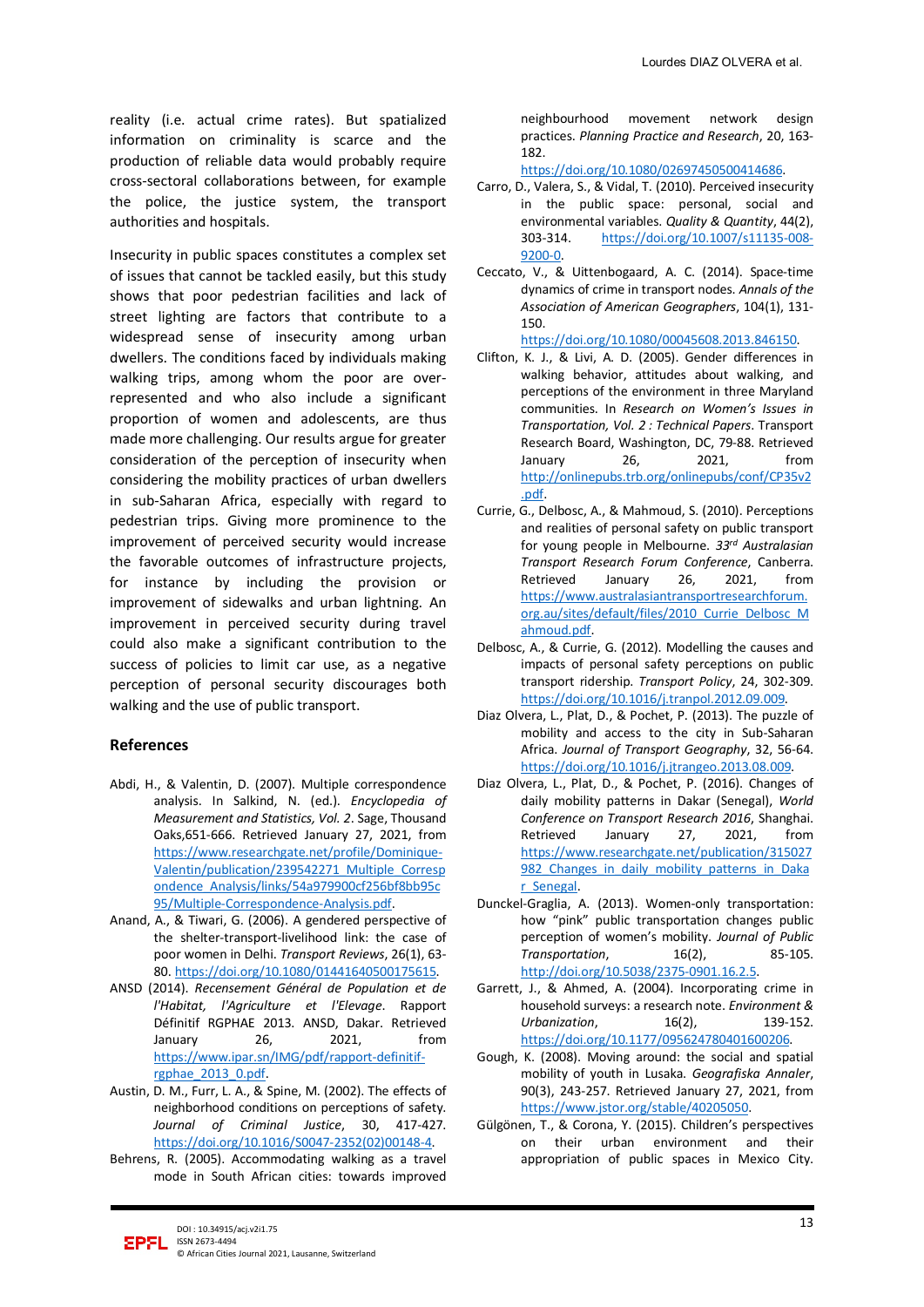*Children, Youth and Environments*, 25(2), 208-228. [https://doi.org/10.7721/chilyoutenvi.25.2.0208.](https://doi.org/10.7721/chilyoutenvi.25.2.0208)

- Guttman, L. (1953). A note on Sir Cyril Burt's 'factorial analysis of qualitative data'. *The British Journal of Statistical Psychology*, VI(I), 1-4. [https://doi.org/10.1111/j.2044-](https://doi.org/10.1111/j.2044-8317.1953.tb00126.x) [8317.1953.tb00126.x.](https://doi.org/10.1111/j.2044-8317.1953.tb00126.x)
- Hancock, P. (2006). Violence, women, work and empowerment: narratives from factory women in Sri Lanka's export processing zones. *Gender, Technology and Development*, 10(2), 211-228. [https://doi.org/10.1177/097185240601000203.](https://doi.org/10.1177/097185240601000203)
- Harrison, J. (2012). *Gender segregation on public transport in South Asia: a critical evaluation of approaches for addressing harassment against women*. MSc in Development Studies, University of London, London. Retrieved January 26, 2021, from [https://books.google.co.ma/books?id=PWFGyQEA](https://books.google.co.ma/books?id=PWFGyQEACAAJ) [CAAJ.](https://books.google.co.ma/books?id=PWFGyQEACAAJ)
- Hirschfield, A. (2008). The multi-faceted nature of crime. *Built Environment*, 34, 4-20. [https://doi.org/10.2148/benv.34.1.5.](https://doi.org/10.2148/benv.34.1.5)
- INEGI (2018). *Encuesta Nacional de Victimización y Percepción sobre Seguridad Pública (ENVIPE)*. [https://www.inegi.org.mx/programas/envipe/2018](https://www.inegi.org.mx/programas/envipe/2018/default.html) [/default.html](https://www.inegi.org.mx/programas/envipe/2018/default.html) (accessed 18 January 2019).
- Jackson, J., & Gray, E. (2010). Functional fear and public insecurities about crime. *British Journal of Criminology*, 50(1), 1-22. [https://doi.org/10.1093/bjc/azp059.](https://doi.org/10.1093/bjc/azp059)
- Kinda, F. (1987). *Ménages populaires à Ouagadougou*. Thèse de doctorat en sociologie. Univ. de Nantes, Nantes.
- Kruger, T., & Landman, K. (2008). Crime and the physical environment in South Africa: contextualizing international crime prevention experiences. *Built Environment*, 34(1), 75-87. Retrieved January 26, 2021, fro[m http://www.jstor.org/stable/23289742.](http://www.jstor.org/stable/23289742)
- Lombard, J., Bruez, F, & Diakho, A. (2006). Les transports sénégalais à l'aune du système-monde. In Lombard, J., Mesclier, E., & Velut, S. (eds.). *La Mondialisation côté Sud. Acteurs et territoires*. IRD Editions – ENS, Paris, 183-202. Retrieved January 26, 2021, from [http://horizon.documentation.ird.fr/exl](http://horizon.documentation.ird.fr/exl-doc/pleins_textes/ed-06-08/010038938.pdf)[doc/pleins\\_textes/ed-06-08/010038938.pdf.](http://horizon.documentation.ird.fr/exl-doc/pleins_textes/ed-06-08/010038938.pdf)
- Loukaitou-Sideris, A. (2006). Is it safe to walk? Neighborhood safety and security considerations and their effects on walking. *Journal of Planning Literature*, 20(3), 219-232. [https://doi.org/10.1177/0885412205282770.](https://doi.org/10.1177%2F0885412205282770)
- Loukaitou-Sideris, A., & Eck, J. E. (2007). Crime prevention and active living. *American Journal of Health Promotion*, 21(4), 380-389. [https://doi.org/10.4278/0890-1171-21.4s.380.](https://doi.org/10.4278%2F0890-1171-21.4s.380)
- Loukaitou-Sideris, A., Liggett, R., Iseki, H., & Thurlow, W. (2001). Measuring the effects of built environment on bus stop crime. *Environment and Planning B: Planning and Design*, 28(2), 255-280. [https://doi.org/10.1068/b2642r.](https://doi.org/10.1068%2Fb2642r)
- Maillochon, F. (2004). Violences dans l'espace public. In Denèfle, S. (ed.). *Femmes et villes*. Presses

Universitaires François-Rabelais, Tours, 207-224. [https://doi.org/10.4000/books.pufr.382.](https://doi.org/10.4000/books.pufr.382)

- Mattioli, G. (2014). Moving through the city with strangers? Public transport as a significant type of urban public space. In Shortell, T., & Brown, E. (eds.). *Walking in the European City. Quotidian Mobility and Urban Ethnography*. Ashgate, Farnham, 57-74.
- McDonald, N. C. (2008). The effect of objectively measured crime on walking in minority adults. *American Journal of Health Promotion*, 22(6), 433-436. [https://doi.org/10.4278/ajhp.22.6.433.](https://doi.org/10.4278%2Fajhp.22.6.433)
- Mejia-Dorantes, L. (2018). An example of working women in Mexico City: how can their vision reshape transport policy? *Transportation Research Part A*, 116, 97-111.

[https://doi.org/10.1016/j.tra.2018.05.022.](https://doi.org/10.1016/j.tra.2018.05.022)

- Monqid, S. (2011). Heavy wings: women's urban lives in deprived neighbourhoods of Rabat, Morocco. *Justice Spatiale* | *Spatial Justice*, 3. Retrieved January 26, 2021, from [https://www.jssj.org/wp](https://www.jssj.org/wp-content/uploads/2012/12/JSSJ3-9fr.pdf)[content/uploads/2012/12/JSSJ3-9fr.pdf.](https://www.jssj.org/wp-content/uploads/2012/12/JSSJ3-9fr.pdf)
- Monqid, S. (2014). *Femmes dans la ville. Rabat: de la tradition à la modernité urbaine*. Presses Universitaires de Rennes, Rennes. [https://doi.org/10.4000/lectures.16602.](https://doi.org/10.4000/lectures.16602)
- Newton, A. D. (2004). Crime on public transport: "static" and "non-static" (moving) crime events. *Western Criminology Review*, 5(3), 25-42. Retrieved January 27, 2021, from [https://www.westerncriminology.org/documents/](https://www.westerncriminology.org/documents/WCR/v05n3/article_pds/newton.pdf) [WCR/v05n3/article\\_pds/newton.pdf.](https://www.westerncriminology.org/documents/WCR/v05n3/article_pds/newton.pdf)
- Newton, A. D. (2008). Study of bus route crime risk in urban areas: the changing environs of a bus journey. *Built Environment*, 34(1), 88-103. Retrieved January 27, 2021, from [http://www.jstor.org/stable/23289743.](http://www.jstor.org/stable/23289743)
- Newton, A. D. (2014). Crime on public transport. In *Encyclopedia of Criminology and Criminal Justice*. Springer, London, 709-720. Retrieved January 27, 2021, from [https://eprints.hud.ac.uk/id/eprint/19462/1/Newt](https://eprints.hud.ac.uk/id/eprint/19462/1/Newton_Crime_and_PT_Final.pdf) on Crime and PT Final.pdf.
- Newton, A., & Ceccato, V. (2015). Theoretical perspectives of safety and security in transit environments. In Ceccato, V., & Newton, A. (eds.). *Safety and Security in Transit Environments. Crime Prevention and Security Management.* Palgrave Macmillan, London, 23-36. [https://doi.org/10.1057/9781137457653\\_2.](https://doi.org/10.1057/9781137457653_2)
- Page, O., & Oni, S. (2002). Impacts on travel mobility of criminal incidents on public transport systems: South Africa and Nigeria compared. In Godard, X., & Fatonzoun, I. (eds.). *Urban Mobility for All. Proceedings of the 10th International Codatu Conference*. Balkema Publishers, Lisse, 43-49.
- Paul, T. (2011). Space, gender, and fear of crime: some explorations from Kolkata. *Gender, Technology and Development*, 15(3), 411-435. [https://doi.org/10.1177/097185241101500305.](https://doi.org/10.1177%2F097185241101500305)
- Pearlstein, A., & Wachs, M. (1982). Crime in public transit systems: an environmental design perspective.